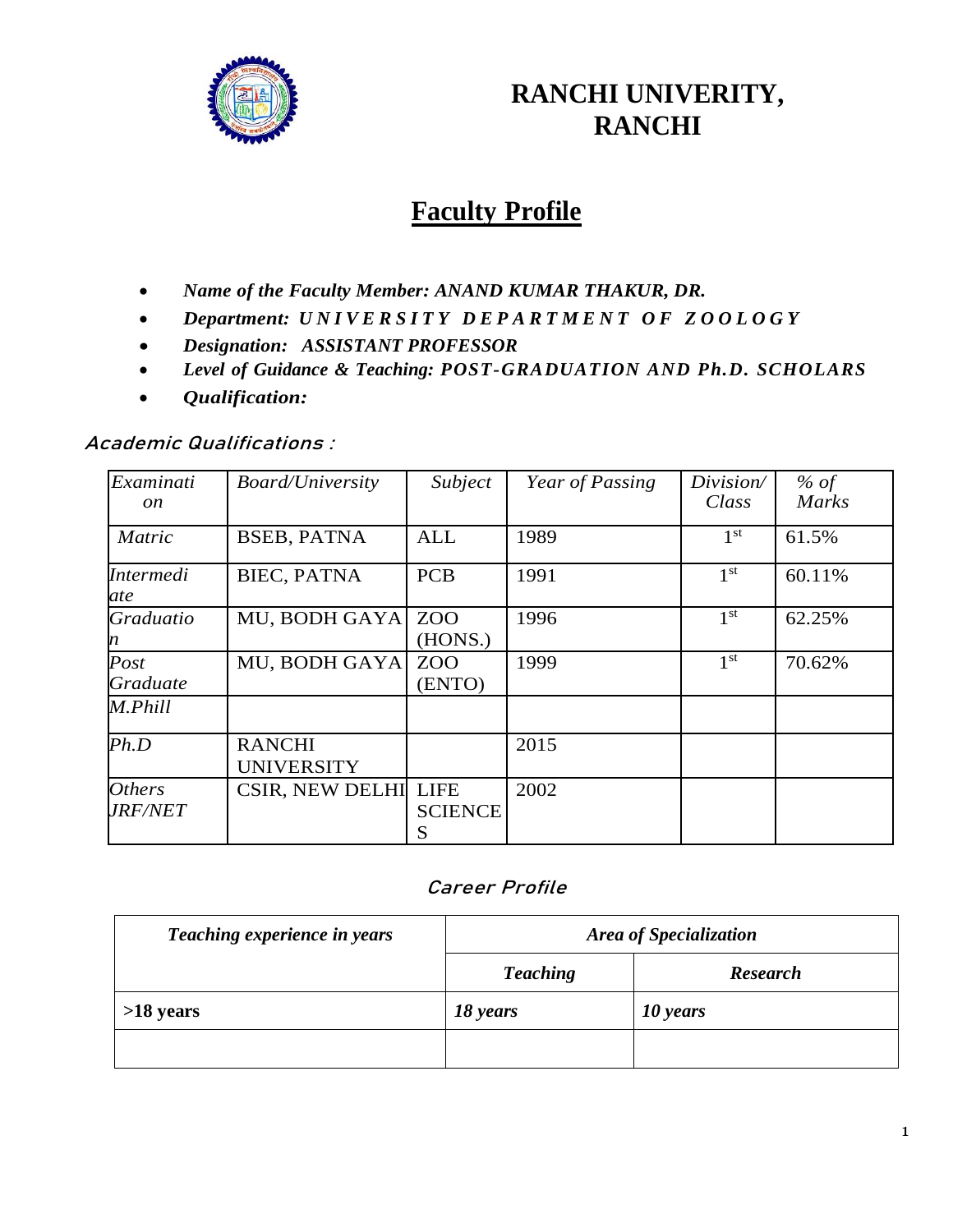*Research Guidance: M.Phil/Ph.D. /D.Sc. /D. Litt (May 2017 to date):*

| Name of<br>Research<br>Scholar                                                                           | Registration<br>No. & Date   | The topic of research work                                                                                                                                              | Present<br><b>Status</b><br>(No. of)<br>Ph.D.<br>awarded<br>$\log o$ ing) |
|----------------------------------------------------------------------------------------------------------|------------------------------|-------------------------------------------------------------------------------------------------------------------------------------------------------------------------|---------------------------------------------------------------------------|
| AJIT KUMAR GUPTA<br><b>ASST PROFESSOR OF</b><br>ZOOLOGY, BS<br>COLLEGE,<br>LOHARDAGA                     | 21-07-2016                   | Studies on the ecology and<br>biodiversity of some Heteroceran<br>moths (Insecta: Lepidoptera in the<br>Agro-Horticulture Area of<br>Jharkhand.                         | <b>ONGOING</b>                                                            |
| PRITI KUMARI<br><b>ORAON</b><br><b>CSIR-SRF</b>                                                          | $5 - 15 - 2018$<br>135174/18 | Antifeedant and growth regulatory<br>effects of plant produced secondary<br>metabolites against some moth<br>(Lepidoptera: Heteroceran) pests.                          | <b>ONGOING</b>                                                            |
| <b>KANIKA KUMARI</b><br>CSIR-SRF & ASST.<br><b>PROFESSOR OF</b><br>ZOOLOGY, JJ<br><b>COLLEGE, JHARIA</b> | 12-12-2018<br>135111/2018    | Predicting the impact of climate change<br>on Earias vitella Fabricius (Lepidoptera:<br>Noctuidae) in India by using process<br>based modelling and spatial mapping     | <b>ONGOING</b>                                                            |
| <b>SUSHMITA BANRA</b><br>CSIR-JRF                                                                        | 1-19-2021<br>145942/21       | <b>Studies on Gut Associated Bacterial</b><br>Diversity of Fall Armyworm<br>Spodoptera frugiperda (Smith)<br>(Lepidoptera: Noctuidae).                                  | <b>ONGOING</b>                                                            |
| ANITA KUMARI<br><b>CSIR-SRF</b>                                                                          | $1 - 18 - 2021$              | Studies on the diversity of bacterial<br>populations associated with gut of<br>litchi stink bug, Tessaratoma<br>javanica (Thunberg) (Hemiptera:<br>Tessaratomidae)      | <b>ONGOING</b>                                                            |
| <b>KIRAN KUMARI</b><br><b>PRE-PHD</b>                                                                    | 11-12-2018<br>145314/18      | Studies on the Biodiversity and<br>Ecology of Butterflies(Lepidoptera:<br>Rhopalocera) belonging to families<br>Nymphalidae, Pieridae and<br>Papilionidae in Jharkhand. | <b>ONGOING</b>                                                            |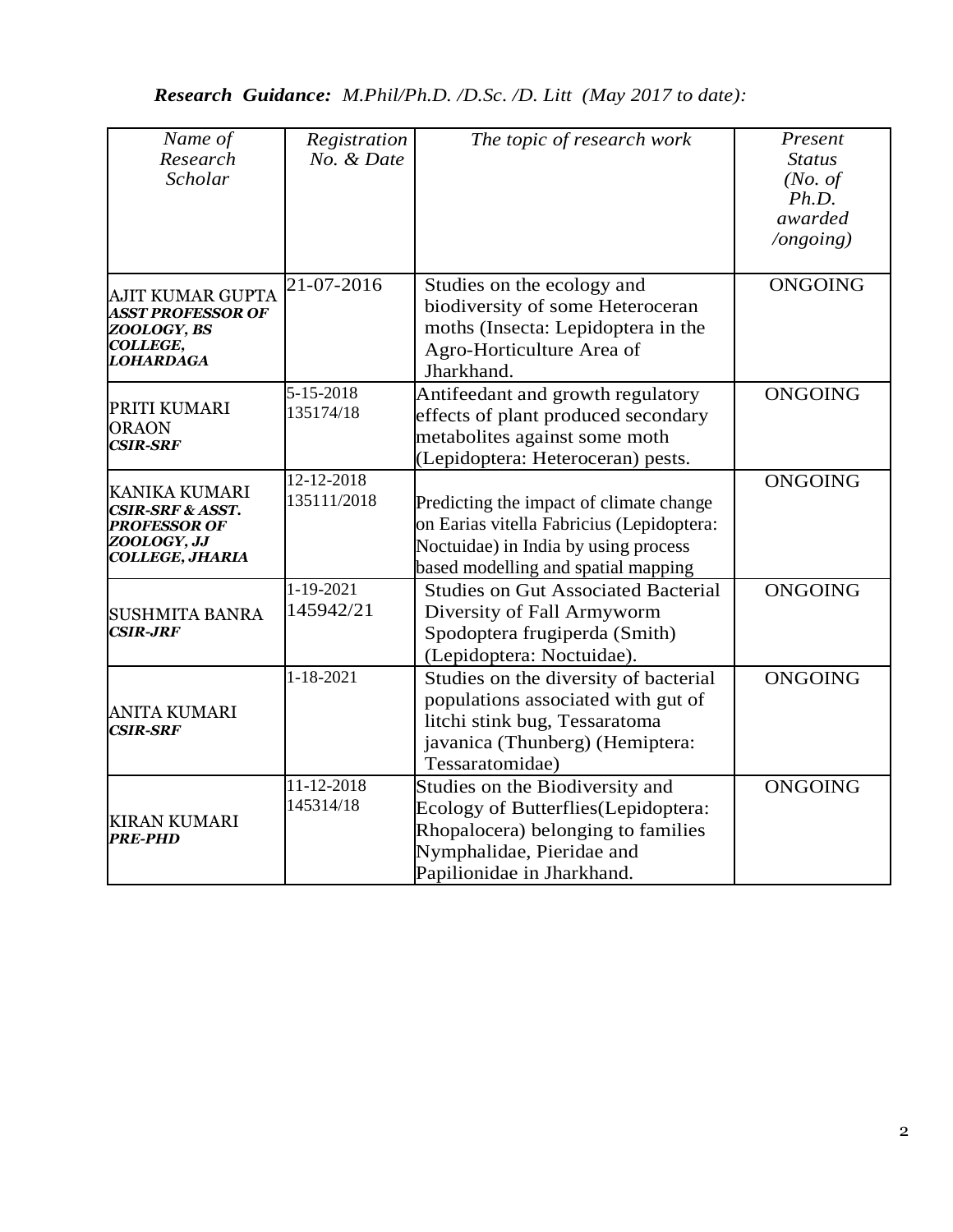### *Books authored/Edited/Co-Author Chapter in Book (May 2017 to till date)*

| Name of          | Subject        | Sole or Co-   | <b>ISBN</b> | Date of     | Name of      |
|------------------|----------------|---------------|-------------|-------------|--------------|
| <b>Books</b>     |                | Author        |             | Publication | Publishers   |
| <b>KIRAN UGC</b> | YOGIC          | $CO-$         | 9789390     | 2021        | <b>KIRAN</b> |
| YOGA             | <b>SCIENCE</b> | <b>AUTHOR</b> | 883295      |             | PUBLISHING,  |
|                  |                |               |             |             | NEW DELHI    |

*Number of Research papers published in Journals/Periodical (May 2017 to till date)*

| Sr.            | Title with page Nos.                                                                                                                                  | <b>ISSN</b>                  | Name of Journal                                        | Date of     |
|----------------|-------------------------------------------------------------------------------------------------------------------------------------------------------|------------------------------|--------------------------------------------------------|-------------|
| No.            |                                                                                                                                                       |                              |                                                        | Publication |
| $\mathbf{1}$   | Inventory report of the<br>butterflies (Lepidoptera:<br>Rhopalocera) of family<br>Nymphalidae, Pieridae and<br>Papillionidae at the Kanke,<br>Ranchi. | P-ISSN<br>0973-7057          | <b>BIOSPECTRA</b>                                      | SEP - 2021  |
| $\overline{2}$ | Effect of crude plant extract<br>on feeding behaviour of<br>Spodoptera litura Fab.<br>(Lepidoptera: Noctuidae).                                       | P-ISSN<br>0973-7057          | <b>BIOSPECTRA</b>                                      | SEP - 2021  |
| $\overline{3}$ | An inventory of moth fauna<br>(Lepidoptera: Heteroceran)<br>belonging to the family<br>Sphingidae of Ranchi,<br>Jharkhand.                            | 23194227                     | <b>RUJOST</b>                                          | 2021        |
| $\overline{4}$ | The Science of Open<br><b>Educational Resources</b><br>(OERs): A Democratic<br>Aspect of Education.                                                   | 23194227                     | <b>RUJOST</b>                                          | 2021        |
| 5              | Bhramari Pranayam (BP): A<br>tool of wellness during post-<br>COVID-19 effect.                                                                        | P-ISSN<br>0973-7057          | <b>BIOSPECTRA</b>                                      | 2021        |
| 6              | Report on the role of Global<br>Positioning System (GPS)<br>and Geographic Information<br>System (GSI) on Integrated<br>Pest Management (IPM).        | 2393-9508                    | THE BIOBRIO                                            | 2021        |
| $\overline{7}$ | Report on the Effect of<br>Declined Anthropogenic<br>Disturbance during COVID-<br>19 Lockdown over the<br>diversity of Butterflies.                   | <b>ISBN</b><br>9789387002890 | <b>CHAPTER IN QUQM</b><br>- VITA LIFE<br><b>BEYOND</b> | 2021        |
| 8              | Design and Implementation<br>of Reaction Timer using<br>CMOS logic.                                                                                   | 978981108234443              | PROCEEDINGS OF<br>MCCS-2017,<br><b>SPRINGER</b>        | 2019        |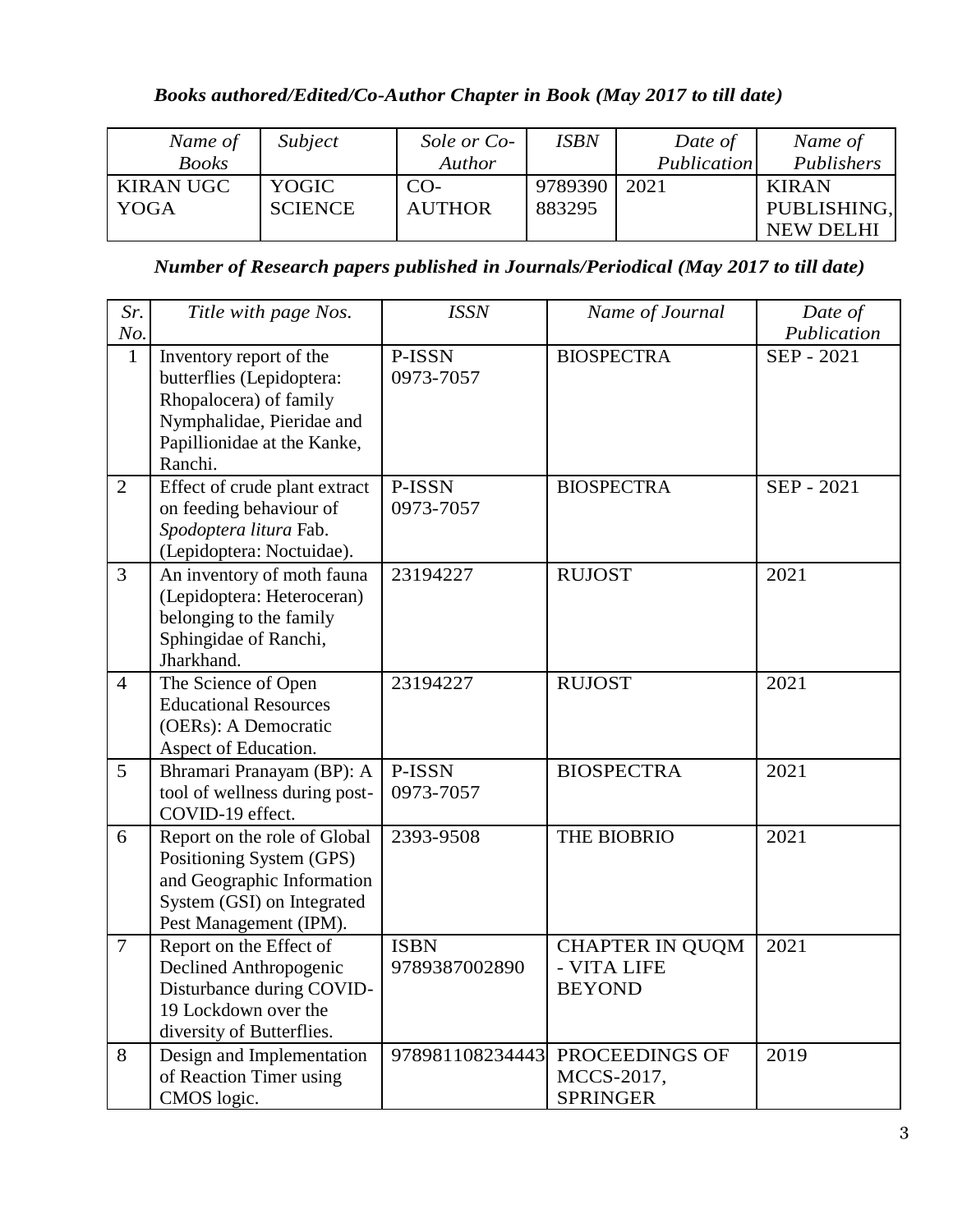| -9 | Biodiversity and Ecology of 9789383583249 | <b>CHAPTER IN</b>   | 2018 |
|----|-------------------------------------------|---------------------|------|
|    | Moths of the family                       | BIODIVERSITY,       |      |
|    | Sphingidae (Lepidoptera:                  | <b>TAXONOMY AND</b> |      |
|    | Heteroceran) at Harmu,                    | <b>CONSERVATION</b> |      |
|    | Ranchi, Jharkhand: A                      |                     |      |
|    | Report.                                   |                     |      |

## *No. of seminars/conferences/workshops attended/organized (May 2017 to till date):*

| Seminar/Conference                | Date of                       | National/International         |
|-----------------------------------|-------------------------------|--------------------------------|
|                                   | Participation                 |                                |
| One day webinar on "Life Science" | 31.08.2020                    | International                  |
| organized by UGC-HRDC, Ranchi     |                               |                                |
| University, Ranchi                |                               |                                |
| One day "National Conference on   |                               |                                |
| Yoga Accreditation" jointly       |                               |                                |
| organized by NAAC and S-VYASA,    |                               |                                |
| Bengaluru.                        |                               |                                |
| One day National Webinar on -     | 14.07.2021                    | National                       |
| Zoological Studies and Human      |                               |                                |
| Welfare" Org by- Govt. Degree     |                               |                                |
| College for Women, Barmulla       |                               |                                |
| One day National Webinar on -     | 18.01.2021                    | National                       |
| Carbon Emission & Climate         |                               |                                |
| Change in India. Org. by Depart   |                               |                                |
| of Botany, Jamshedpur             |                               |                                |
| Cooperative College, Jamshedpur   |                               |                                |
| One-day National Webinar on-      | 21.07.2021                    | National                       |
| Restore Rural Ecosystem. Org by   |                               |                                |
| Chhattisgarh Bhoogol Parishad,    |                               |                                |
| Bilaspur.                         |                               |                                |
| One day National Webinar on-      | 12.07.2021                    | National                       |
| Role of entomofauna in            |                               |                                |
| ecosystem restoration &           |                               |                                |
| improving the livelihood of rural |                               |                                |
| people through the establishment  |                               |                                |
| of beneficial insects-based small |                               |                                |
| scale industries.                 |                               |                                |
| Advances in scientific skills and | 20-21st June 2020             | <b>International Webposium</b> |
| research. Org by Ravindra         |                               |                                |
| Rananjay Post-Graduate College,   |                               |                                |
| Amethi.                           |                               |                                |
| Covid-19: A Global Issue. Org     | 23-14 <sup>th</sup> June 2020 | <b>International Webinar</b>   |
| by Ravindra Rananjay Post-        |                               |                                |
| Graduate College, Amethi.         |                               |                                |
| Nanotechnology origin, history    | 11th July 2020                | <b>International Webinar</b>   |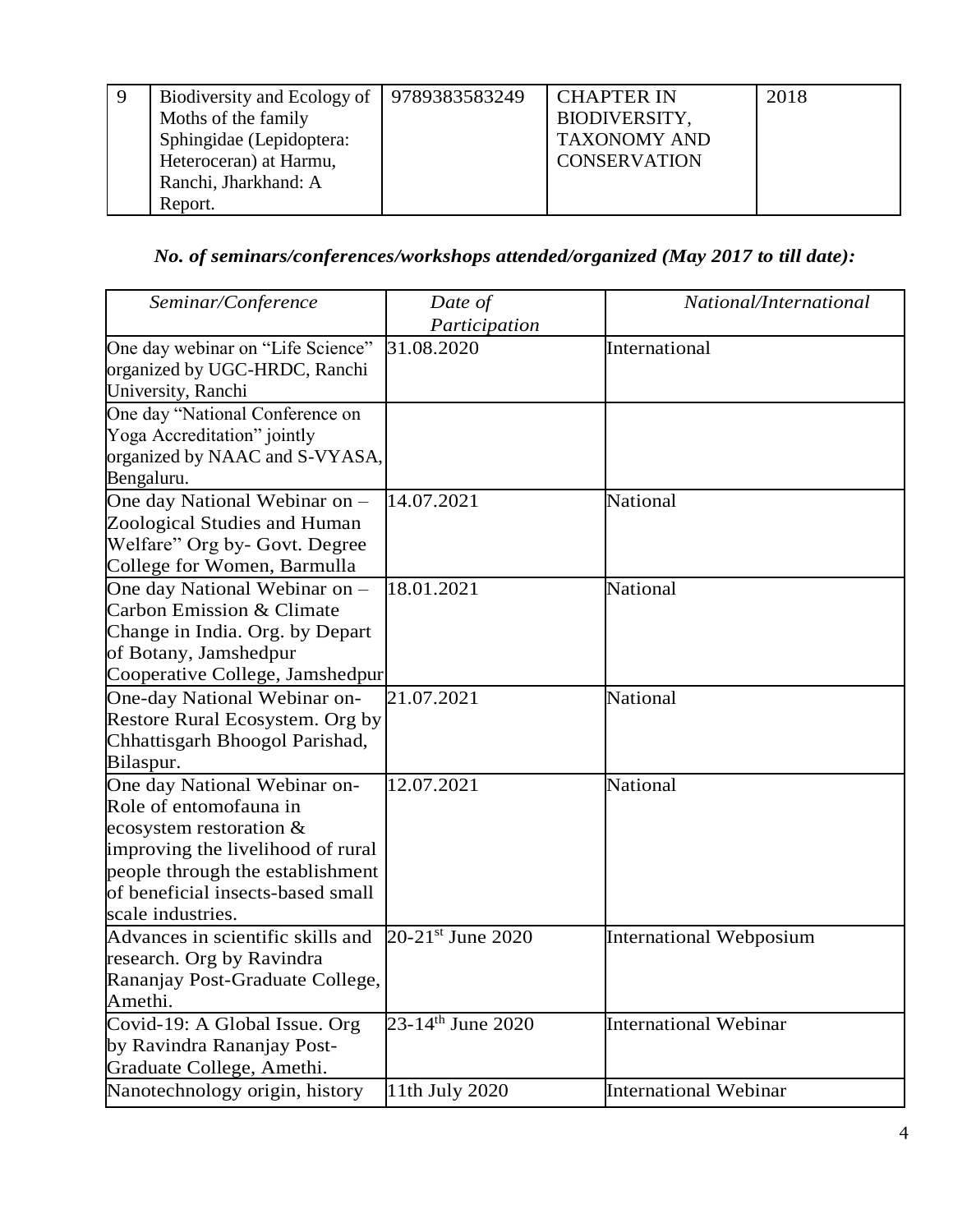| and principles. Org by Tata<br>College, Chaibasa (KU)                                           |                  |                            |
|-------------------------------------------------------------------------------------------------|------------------|----------------------------|
| Three Days Workshop on DNA<br>Barcoding at IARI, ICAR, New<br>Delhi                             | 19-21st Feb 2020 | National Workshop          |
| One-day National Conference on 31st Aug 2020<br>Yoga Accreditation. Org by<br>SVYASA, Bengaluru |                  | <b>National Conference</b> |
|                                                                                                 |                  |                            |

*No. of FIP/refresher courses/summer training attended/organized (May 2017 to till date):*

| Participated:-                             |                                  |                |                                           |
|--------------------------------------------|----------------------------------|----------------|-------------------------------------------|
| Type of<br>Course                          | Date                             | Period         | Venue                                     |
| <b>Refresher Course</b><br>(Life Sciences) | 1st to 14th<br>September<br>2020 | Two<br>weeks   | UGC-HRDC,<br>Ranchi University,<br>Ranchi |
| FDP on MOOCs                               | 5th to 10th<br>August 2019       | One week       | NIPA, New Delhi                           |
| <b>Refresher Course</b><br>(Life Sciences) | 8th to 27th<br>August 2018       | Three<br>weeks | UGC-HRDC,<br>Ranchi University            |

Organized as Course Coordinator/ Organizing Secretary:-

| Type of<br>Course                                                | Role                                  | Date                                    | Organized by                                       | Topic                                    |
|------------------------------------------------------------------|---------------------------------------|-----------------------------------------|----------------------------------------------------|------------------------------------------|
| Short term course                                                | Course                                | 18th to 24th<br>Coordinator August 2020 | UGC-HRDC, Ranchi<br>University                     | Yoga $\&$<br>Wellness                    |
| One Day Webinar                                                  | Course<br>Coordinator                 | 17th Aug 2020                           | UGC-HRDC, Ranchi<br>University                     | Yoga $\&$<br>Wellness during<br>Covid-19 |
| Two days<br>International<br>Conference- 5th<br><b>MCCS 2020</b> | Organizing 2020<br>Secretary          |                                         | IETE & ISVE, Ranchi                                | <b>MCCS</b>                              |
| <b>FDP</b>                                                       | Course<br>Coordinator <sub>2020</sub> |                                         | 21st to 25th June   UGC-HRDC, Ranchi<br>University | Yoga $\&$<br>Wellness during<br>Covid-19 |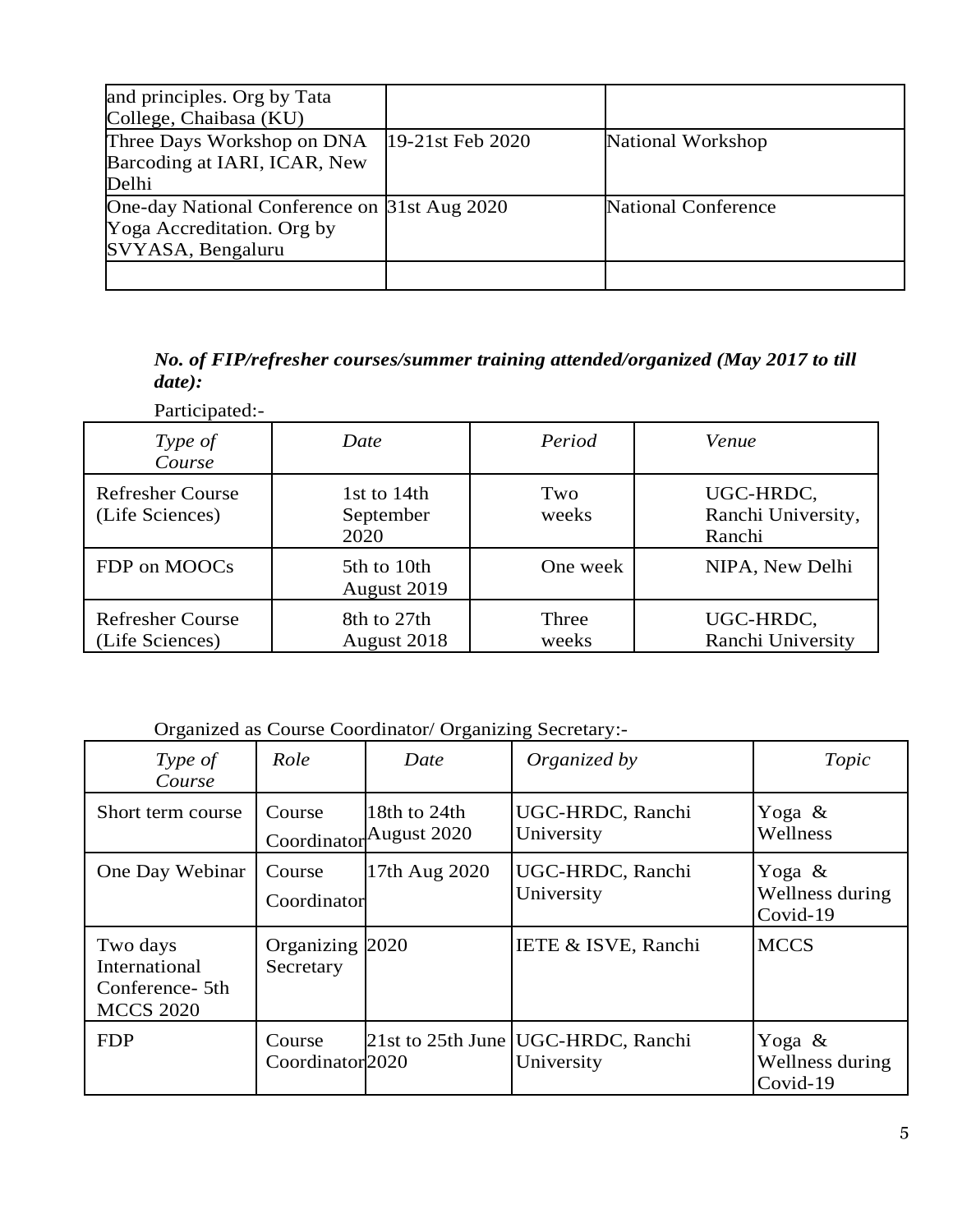| One Day National<br>Webinar                                                                                                           | Convenor           | 5th June 2020                     | University Department of<br>Zoology, Ranchi University, Environment Day<br>Ranchi | World                                                              |
|---------------------------------------------------------------------------------------------------------------------------------------|--------------------|-----------------------------------|-----------------------------------------------------------------------------------|--------------------------------------------------------------------|
| Two days<br>International<br>Conference-4th<br><b>MCCS 2020</b>                                                                       | Secretary          | Organizing 11th -12th May<br>2019 | IETE & ISVE, Ranchi                                                               | <b>MCCS</b>                                                        |
| Two days<br>International<br>Conference $&$<br><b>Zonal Seminar</b>                                                                   | Secretary          | Organizing 12th -13th May<br>2018 | IETE & ISVE, Ranchi                                                               | Science &<br>technology                                            |
| The 32 <sup>nd</sup> GISFI<br>Standardization<br>Series Meeting on<br>The 32 <sup>nd</sup> GISFI<br>Standardization<br>Series Meeting | Secretary          | Organizing 8-9th Dec 2018         | IETE, Ranchi                                                                      | $5-G$                                                              |
| XXXIII Annual IAPT<br>Convention 2018 $&$<br>National Symposium                                                                       | Joint<br>Secretary | 29-31st October<br>2018           | University Department of<br>Physics, Ranchi University,<br>Ranchi                 | Innovations and<br>Excellence in<br>Physics Teaching &<br>Research |

*Any other academic, administrative, and socially relevant contributions/consultancy & awards: Administrative Responsibilities:-*

| Responsibility                     | Year              | Faculty                                                  | Given by                                             |  |
|------------------------------------|-------------------|----------------------------------------------------------|------------------------------------------------------|--|
| Course<br>Coordinator<br>(Founder) | 2017- Jan<br>2022 | School of Yoga,<br>Ranchi<br>University,<br>Ranchi       | Ranchi University, Ranchi                            |  |
| Director (Founder)                 | 2017 till<br>date | Radio Khanchi<br>90.4FM, Ranchi<br>University,<br>Ranchi | Ranchi University, Ranchi                            |  |
| Surveillance<br>Expert             | 2019              | <b>Bar Council of</b><br>India, New Delhi                |                                                      |  |
| Observer                           | 2018              | <b>NET</b><br>examination                                | CBSE, New Delhi                                      |  |
| Member                             | 2018              | of Jharkhand<br><b>State Pollution</b><br>Control Board, | Inspection Team   PCB, Govt. of Jharkhand,<br>Ranchi |  |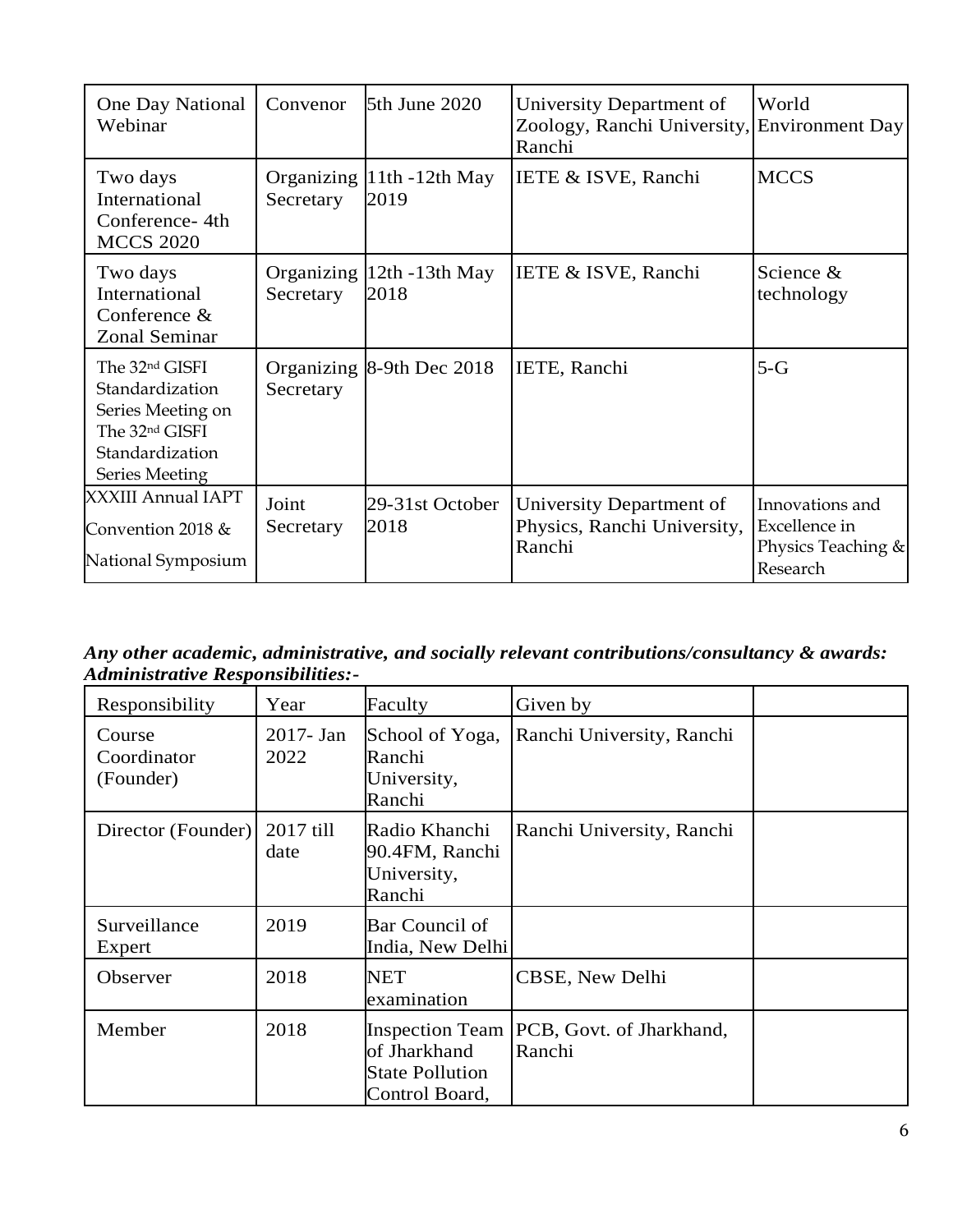|             |      | Ranchi |                          |  |
|-------------|------|--------|--------------------------|--|
| NSS Officer | 2019 |        | Ranchi University, Ranci |  |

### *Consultancy:*

| Project Director at Radio Khanchi 90.4FM |                            |                             |               |                               |
|------------------------------------------|----------------------------|-----------------------------|---------------|-------------------------------|
| Log Report of Consultancy Projects       |                            |                             |               |                               |
| SL.                                      | <b>NAME OF</b>             | <b>FUNDING AGENCY</b>       | <b>AMOUNT</b> | <b>DURATION</b>               |
| NO.                                      | <b>PROJECT</b>             |                             |               |                               |
| $\mathbf{1}$                             | <b>Mission Corona</b>      | <b>Community Radio</b>      | 60000.00      | 1st June 2020 - 30th Nov 2020 |
|                                          | Season 1                   | Association (CRA), New      |               |                               |
|                                          |                            | Delhi & UNICEF, New         |               |                               |
|                                          |                            | Delhi                       |               |                               |
| $\mathbf{2}$                             | Science &                  | CEMCA, New Delhi &          | 52000.00      | 1st Aug 2020 - 7th Oct 2020   |
|                                          | Technology                 | Department of Science &     |               |                               |
|                                          | <b>Innovation Policy -</b> | Technology, Govt. of        |               |                               |
|                                          | 2020                       | India, New Delhi            |               |                               |
| $\overline{4}$                           | The New Normal-            | SMART NGO, New Delhi        | 30000.00      | 21st Sep 2020 - 21st Dec 2020 |
|                                          | Covid awareness            | & Bill and Medinda Gate     |               |                               |
|                                          | Project                    | Foundation (BNGF), New      |               |                               |
|                                          |                            | Delhi                       |               |                               |
| 3                                        | Factshala - Fight          | <b>Seeking Modern</b>       | 25000.00      | 30th Nov 2020 - 15th Jan 2021 |
|                                          | against fake news          | Application of Real         |               |                               |
|                                          |                            | Transformation (SMART),     |               |                               |
|                                          |                            | New Delhi and Google-       |               |                               |
|                                          |                            | FactShala, new Delhi        |               |                               |
| 5                                        | Poshan Ki Potali           | <b>SMART NGO, New Delhi</b> | 72000.00      | 15th Nov 2020 - 15th Jan 2021 |
|                                          |                            | & Bill and Medinda Gate     |               |                               |
|                                          |                            | Foundation (BNGF), New      |               |                               |
|                                          |                            | Delhi                       |               |                               |
| 6                                        | Yoga Appreciation          | CEMCA, New Delhi &          | 64000.00      | 1st April 2021 - 21st June    |
|                                          | Project                    | Ministry of Ayush, Govt.    |               | 2021                          |
|                                          |                            | of India, New Delhi         |               |                               |
| $\boldsymbol{7}$                         | <b>Career Counselling</b>  | CEMCA, New Delhi            | 34000.00      | 17th May 2021 - 23rd June     |
|                                          | for Youth Project          |                             |               | 2021                          |
| 8                                        | <b>Mission Corona</b>      | <b>Community Radio</b>      | 38000.00      | 1st June 2021 - 30th Nov 2021 |
|                                          | Season 2                   | Association (CRA), New      |               |                               |
|                                          |                            | Delhi & UNICEF, New         |               |                               |
|                                          |                            | Delhi                       |               |                               |
| 9                                        | <b>Youth Corona</b>        | CRA, New Delhi &            | 36000.00      | 26th July 2021 - 10th Sep     |
|                                          | Warriers                   | <b>UNICEF, New Delhi</b>    |               | 2021                          |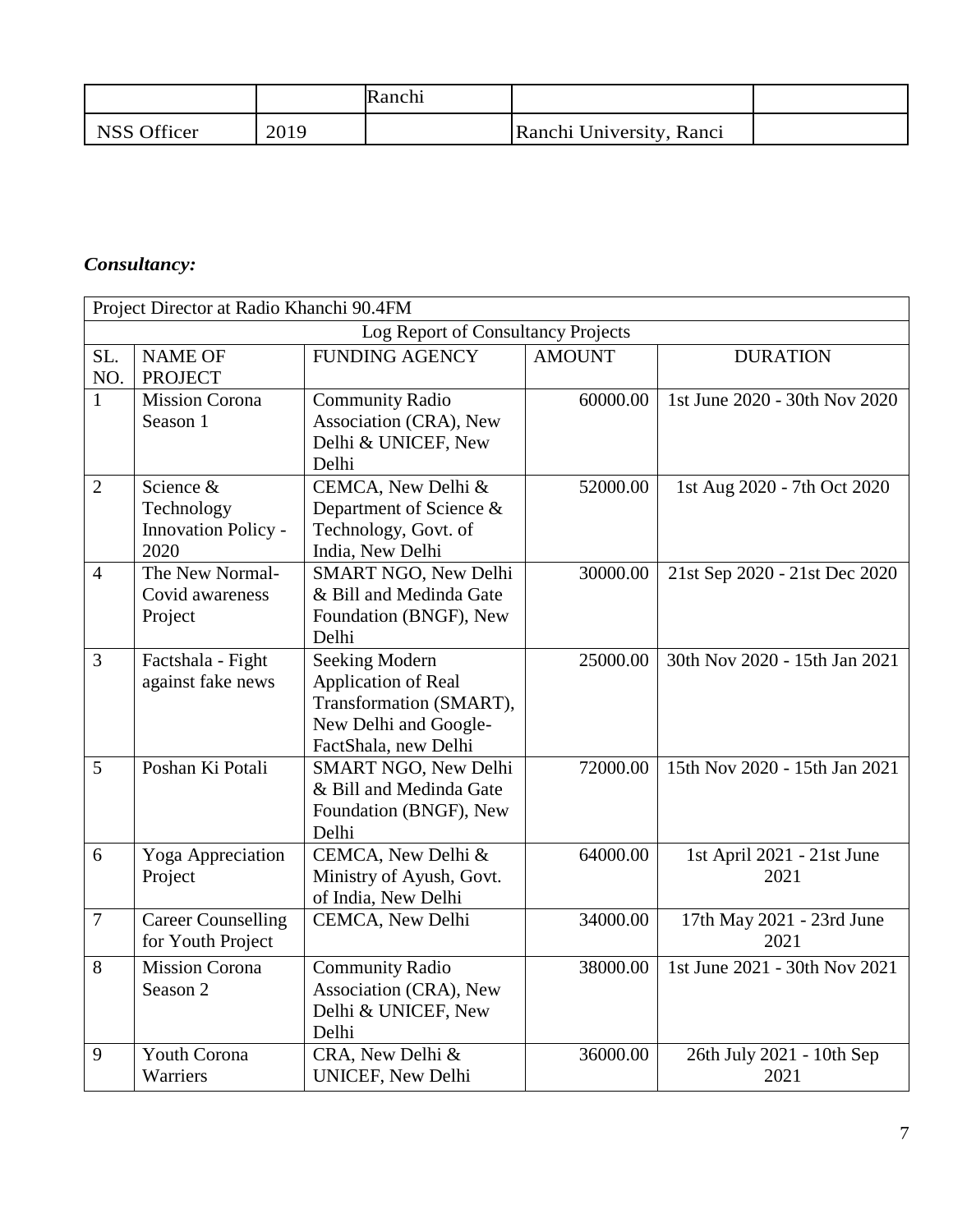| 10 | Vaccine Hesitancy     | SMART NGO, New Delhi        | 40000.00  | 13th Sep 2021 - 15th Dec 2021 |
|----|-----------------------|-----------------------------|-----------|-------------------------------|
|    | Project-Lapak         | & Bill and Medinda Gate     |           |                               |
|    | Jhapak                | Foundation (BNGF), New      |           |                               |
|    |                       | Delhi                       |           |                               |
| 11 | Do Dose Ka Dum        | <b>SMART NGO, New Delhi</b> | 90000.00  | 15th Nov 2021 - 15th Feb      |
|    |                       | & Bill and Medinda Gate     |           | 2022                          |
|    |                       | Foundation (BNGF), New      |           |                               |
|    |                       | Delhi                       |           |                               |
| 12 | Corona Se Jang,       | SMART NGO, New Delhi        | 45000.00  | 17th Jan 2022 - 31st March    |
|    | Sawadhani Ke Sang     | & Bill and Medinda Gate     |           | 2022                          |
|    |                       | Foundation (BNGF), New      |           |                               |
|    |                       | Delhi                       |           |                               |
| 13 | <b>Bamboo Project</b> | CEMCA, New Delhi            | 44000.00  | 7th Feb 2022 - 25th March     |
|    |                       |                             |           | 2022                          |
|    |                       |                             | 630000.00 |                               |

### *Awards/ Fellowship:*

| Name of Award                                          | Year | Purpose                                    |
|--------------------------------------------------------|------|--------------------------------------------|
| <b>Jharkhand Seva</b><br>Ratna Award                   | 2021 | Aakashwani Seva                            |
| <b>UNESCO-</b><br><b>CEMCA-TRF</b><br>Radio Fellowship | 2021 | $SDG-05$                                   |
| Bhikhari Thakur<br>Samaan                              | 2018 | Curricular and Extra-curricular Activities |

## *Resource Person/ Guest Speaker:*

| Topic                                                     | Year            | Type of course etc/ Organization                                                                                                |
|-----------------------------------------------------------|-----------------|---------------------------------------------------------------------------------------------------------------------------------|
| Immunotherapy in Cancer                                   | $2 - 4 - 2022$  | One day international conference, PG Department of<br>Zoology, Jamshedpur Cooperative College, Kolhan<br>University, Jamshedpur |
| Digital initiative in Higher<br><b>Education</b> in India | $25 - 1 - 2022$ | FIP, UGC-HRDC, Ranchi University, Ranchi                                                                                        |
| <b>Community Radio Station</b>                            | 23-8-2021       | FIP, UGC-HRDC, Ranchi University, Ranchi                                                                                        |
| Digital initiative in Higher<br>Education in India        | 17-8-2021       | Refresher Course, UGC-HRDC, Ranchi<br>University, Ranchi                                                                        |
| Community Radio Station in<br>the                         | 23-8-2021       | FIP, UGC-HRDC, Ranchi University, Ranchi                                                                                        |
| <b>MOODLE</b> software                                    | 16-8-2021       | Refresher Course on Research Methodology, UGC-                                                                                  |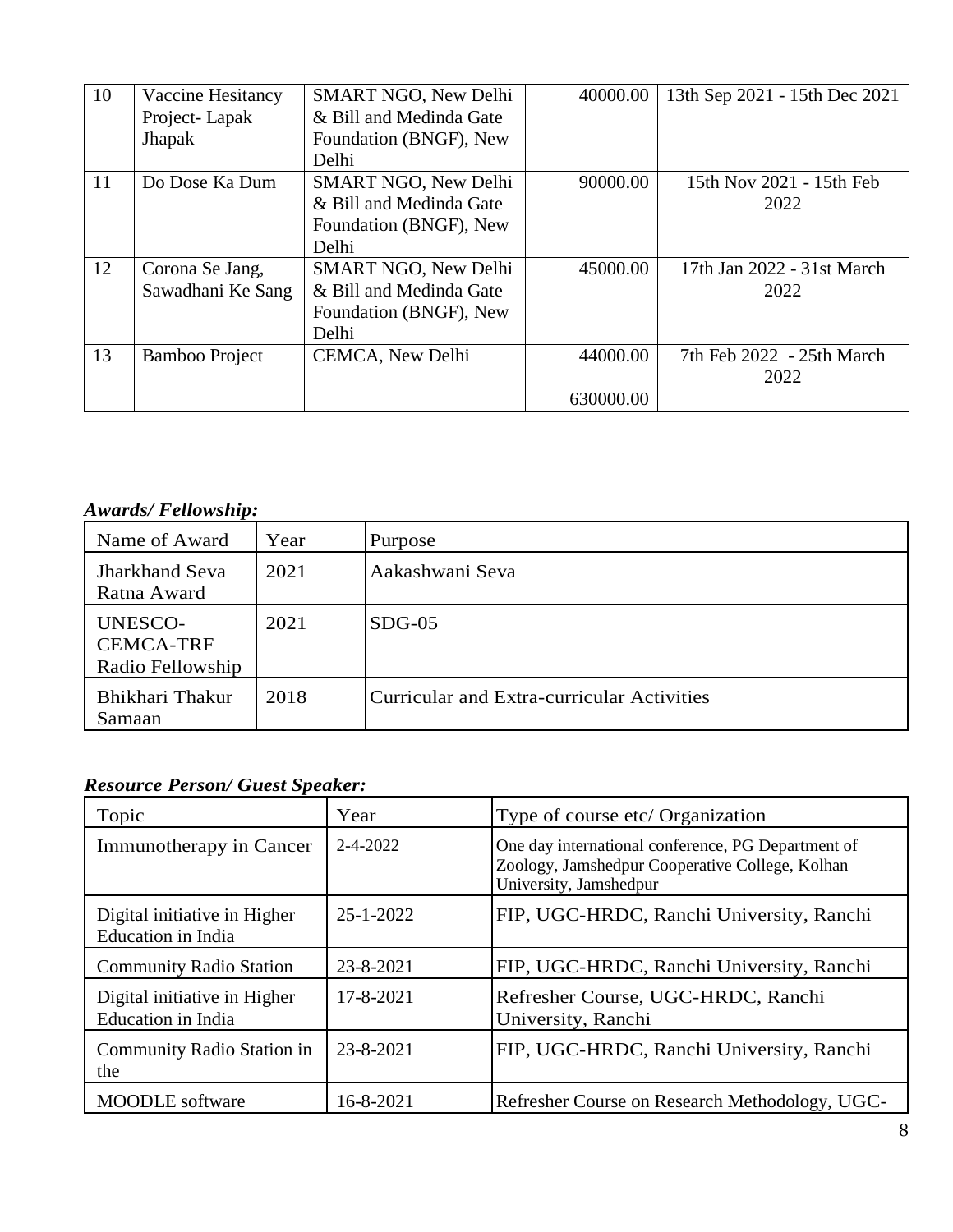|                                                           |                                | HRDC, Ranchi University, Ranchi                                             |
|-----------------------------------------------------------|--------------------------------|-----------------------------------------------------------------------------|
| Freedom Fighters of<br>Jharkhand                          | 12/8/2021                      | Azadi ka amrit mahatosava programme at State<br>Museum, Ranchi              |
| Digital initiative in Higher<br><b>Education</b> in India | 27/2/2021                      | FIP, UGC-HRDC, Ranchi University, Ranchi                                    |
| <b>Tribal Music</b>                                       | 22/2/2021                      | Refresher Course on Tribal Language, UGC-HRDC,<br>Ranchi University, Ranchi |
| <b>Community Radio Station</b>                            | 7/2/2021                       | FIP, UGC-HRDC, Ranchi University, Ranchi                                    |
| <b>MOOCs</b>                                              | $7/1/2021$ &<br>19/1/2021      | RC-IT, UGC-HRDC, Ranchi University, Ranchi                                  |
| <b>Community Radio Station and</b><br><b>MOOCs</b>        | 14/1/2021 &<br>21/1/2021       | FIP, UGC-HRDC, Ranchi University, Ranchi                                    |
| <b>Community Radio Station</b>                            | 19/1/2021                      | RC-IT, UGC-HRDC, Ranchi University, Ranchi                                  |
| <b>Community Radio Station</b>                            | 20/1/2021                      | FIP, UGC-HRDC, Ranchi University, Ranchi                                    |
| Digital initiatives at higher<br>education in India       | 25/8/2020                      | STC, UGC-HRDC, Ranchi University, Ranchi                                    |
| <b>Community Radio Station</b>                            | $1st$ June, 2019               | IPRD, Govt. of Jharkhand, Ranchi                                            |
| <b>MOOCs</b> platform                                     | 14-15 <sup>th</sup> Feb, 2019  | Sikkim University, Gangtok                                                  |
| <b>Research Methodology</b>                               | 20 <sup>th</sup> January, 2019 | OC, UGC-HRDC, Ranchi University, Ranchi                                     |
| <b>MOOCs</b> platform                                     | 27.7.18                        | OC, UGC-HRDC, Ranchi University, Ranchi                                     |
| Open Educational Resources'                               | 17.01.2018                     | RC, UGC-HRDC, Ranchi University, Ranchi                                     |
| 'Challenges in Online<br>and                              |                                |                                                                             |
| <b>Education</b> in India                                 |                                |                                                                             |
|                                                           |                                |                                                                             |

### *Editor/ Reviewer:*

| Mode of work    | Year | Name of Journal/Book/ Others                                 |
|-----------------|------|--------------------------------------------------------------|
| Editor-in-Chief | 2021 | Newsletter of Radio Khanchi 90.4FM                           |
| Reviewer        | 2021 | Biospectra Journal (UGC CARE listed and Web of<br>Science)   |
| Reviewer        | 2021 | RUJOST, Ranchi University, Ranchi                            |
| Editor          | 2019 | Souvenir of 33rd Convocation of Ranchi University,<br>Ranchi |
| Editor          | 2018 | Souvenir of 32nd Convocation of Ranchi University,<br>Ranchi |